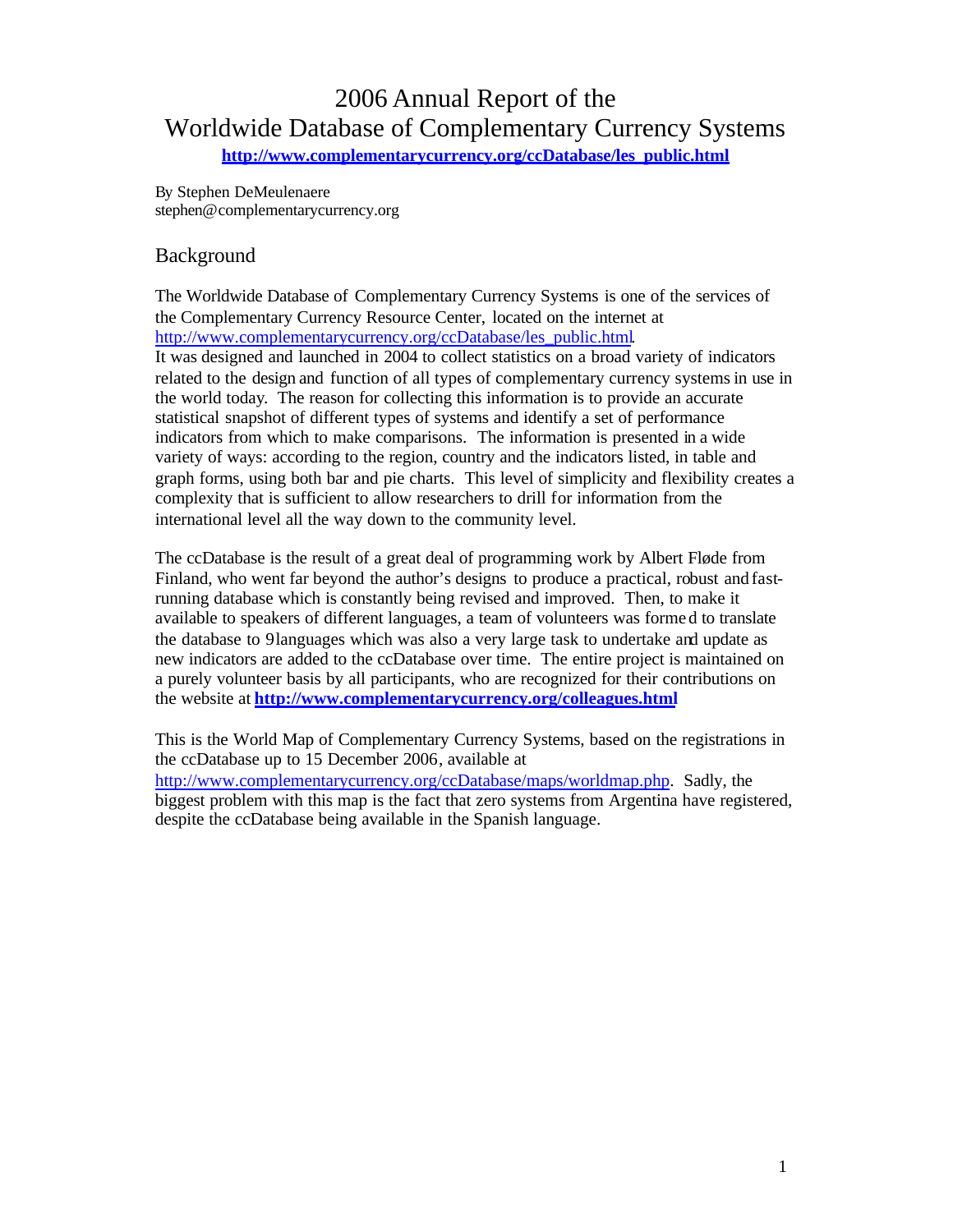

#### **The Results of the ccDatabase for 2006**

The ccDatabase collects statistical data from forms filled out by groups that submit their system information to the ccDatabase. A team of volunteer translators made it available in 9 languages and we actively promote the database to researchers and encourage the administrators of all types of systems to record their information in the ccDatabase.

As with the 2005 Annual Report, until such time that all significant complementary currency systems are recorded in the ccDatabase we must state at the outsent that these results do not reflect the state of the complementary currency movement as a whole**.**  However, this database does provide a growing scale of analysis which demonstrates the usefulness of making systematic analysis of the different types of systems and therefore the importance of having a more complete overview of the complementary currency movement. We hope that this report will encourage all significant systems to register themselves in the ccDatabase.

This report will present the broad results from the Regional and Country level reports, using bar and pie charts for a quick visual overview. Those who wish to dig deeper into the data can spend some time studying the individual system reports and tables. All charts and tables presented here are publicly available from the reports section of the database. By the time we published the 2005 Annual Report, 40 systems in 19 countries were registered in the ccDatabase, growing to 150 systems in 27 countries by the end of 2006. As reported in Table 1, the total size of membership and population of the area served by the system grew from 93,304 to 5,600,000 members, and the population of the area served by the system growing to nearly 1 billion people.

#### **Table 1: Overall Results**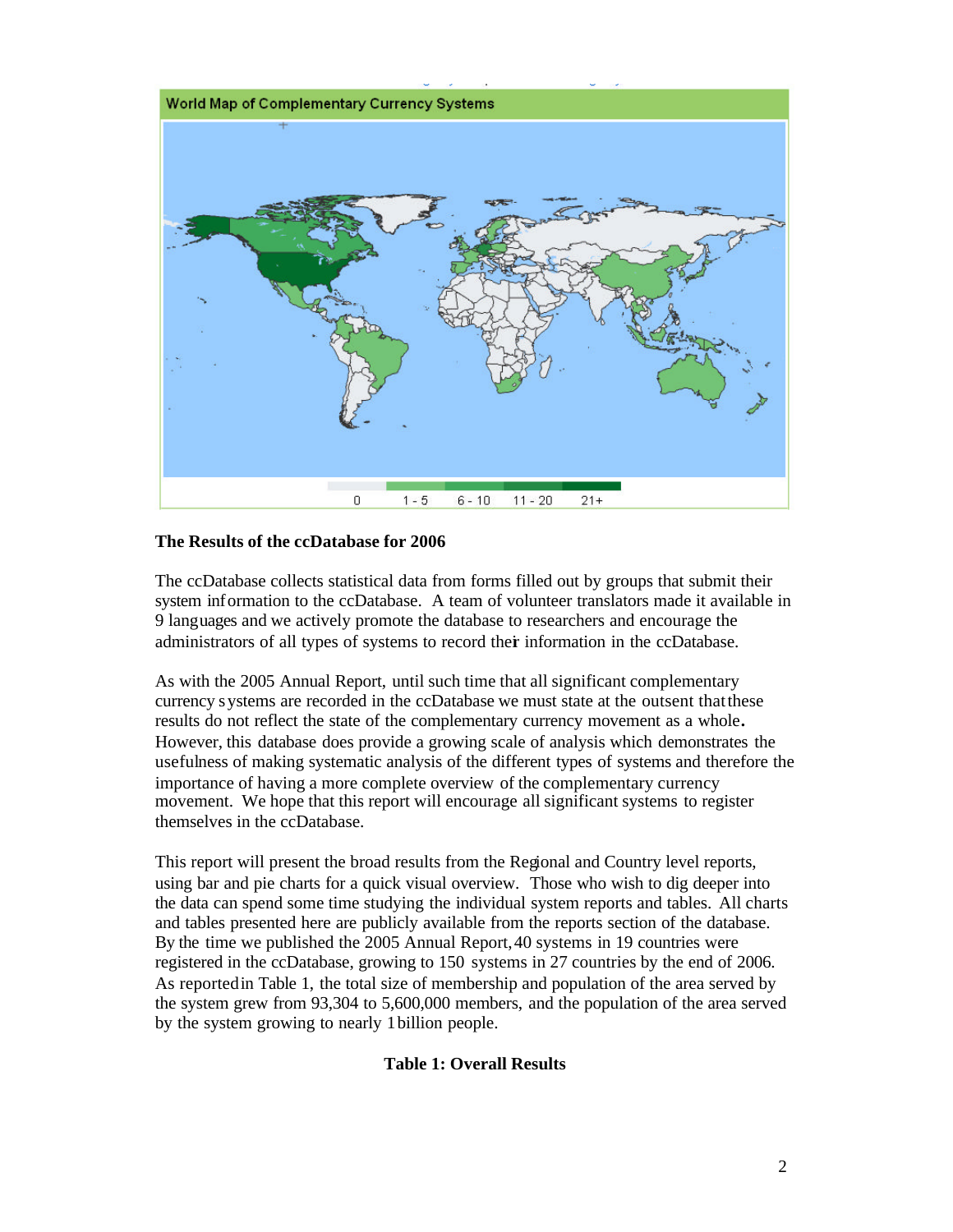| Year | Local<br><b>Exchange</b><br><b>Systems</b> | Number of<br><b>Countries</b> | Size of<br>Membership | <b>Population of Area Served</b><br>by System |
|------|--------------------------------------------|-------------------------------|-----------------------|-----------------------------------------------|
| 2005 | 40                                         | 19                            | 93,304                | 96,655,760                                    |
| 2006 | 150                                        | 27                            | 5,631,675             | 927,522,879                                   |

The 110 new registrations over the past year, mostly from the Liberty Dollar network in America have shifted the regional distribution of complementary currency systems from Asia which had the most systems and the most members in the 2005 report to North America, which has 83 systems registered, followed by Europe with 36, Asia -Pacific with 21, South America with 6, Central America with 3 and Africa with 1. In terms of country rankings, America listed the most systems with 73, followed by Germany with 15, Canada with 8, Holland with 7, Brazil and New Zealand with 5.

Although there are many historical examples of complementary currency systems, the present movement is considered to have begun in 1980 with the Local Exchange Trading System (LETS) in Canada. We start with this date in our drop-down box and if more systems that started before this date register themselves, we may expand this list to include the years previous to 1980. Graph 2 shows the Annual Growth in the number of systems since 1980. 1998 saw the biggest jump in the number of systems, where the increase in the number of systems continued at a steady pace.

**Graph 2 Annual Growth in Local Exchange Systems since 1980**

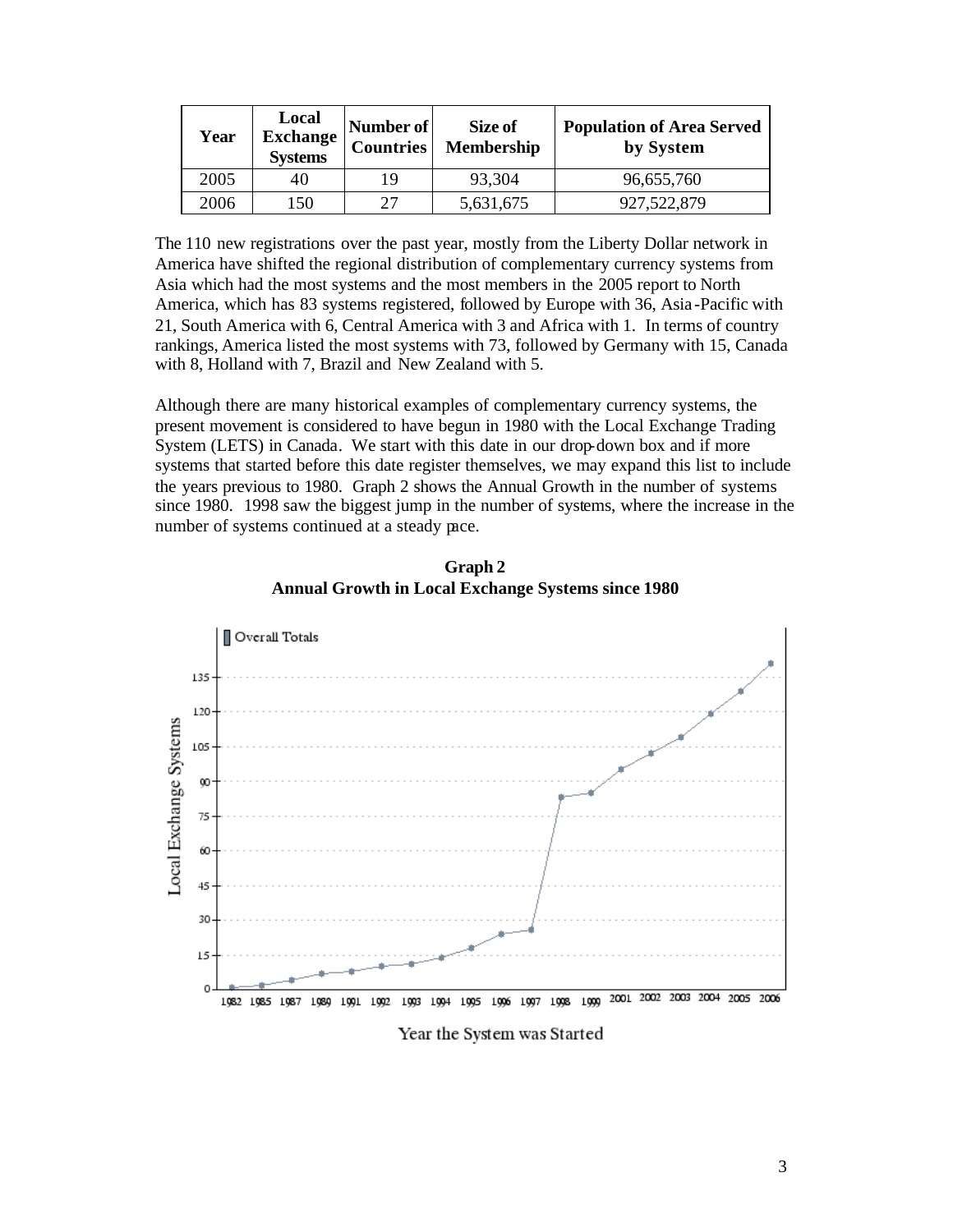In terms of Start Dates by Region, the first system registered was started in North America in 1982, in Europe in 1985, Asia in 1987, South America in 1994, Central America in 2001 and in Africa in 2003.

#### **Regional Distribution**

A large number of registrations from North America in 2006 has proven that this region has the most systems in the world, followed by Europe, Asia, South America, Central America and Africa.

Overall Totals 81  $72$ Local Exchange Systems 63 54 45 36 27 18 Q  $\Omega$ Africa Asia / Pacific Central America Europe North America South America

#### **Graph 3 Regional Distribution**

#### **Types of System**

The most common type of complementary currency system at present is the Liberty Dollar with 62 systems registered, followed by the Mutual Credit System with 17, Local Exchange Trading System (LETS) with 16 registrations, Voucher Currency System 11, Barter System and REGIO System with 7 registrations each. However, LETS system had the most members with 102,940, followed by Time Banks with 20,000 members and Mutual Credit Systems with 17,530 members.

#### **Graph 4 Types of Systems**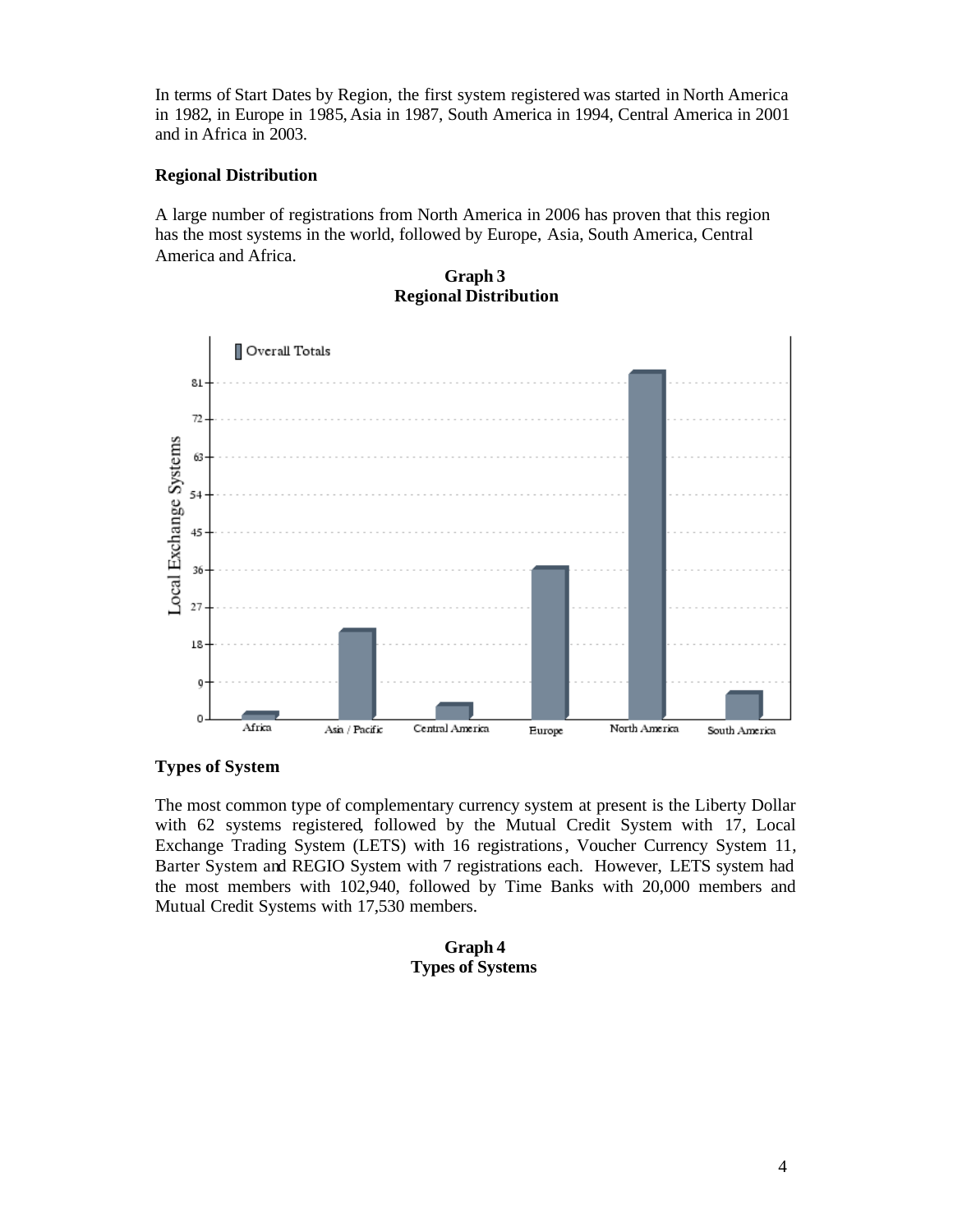

If we look at Annual Growth for the various Types of System, we see an interesting progression over time in Graph 5.



**Graph 5 Type of Exchange System – Annual Growth**

Year the System was Started

We see that the Local Exchange Trading System has grown slowly but steadily over the years, whereas the Liberty Dollar launched into the scene on a large scale after a few years with only a few systems. In between, the Mutual Credit and Voucher Currency and Regio Systems have shown rather steep growth.

#### **Cost Recovery Mechanism**

In terms of Cost Recovery, the Account Opening Fee is the most common, followed by Transaction Fees, Conversion Fees, Annual Fees and Demurrage. In 2005, the Account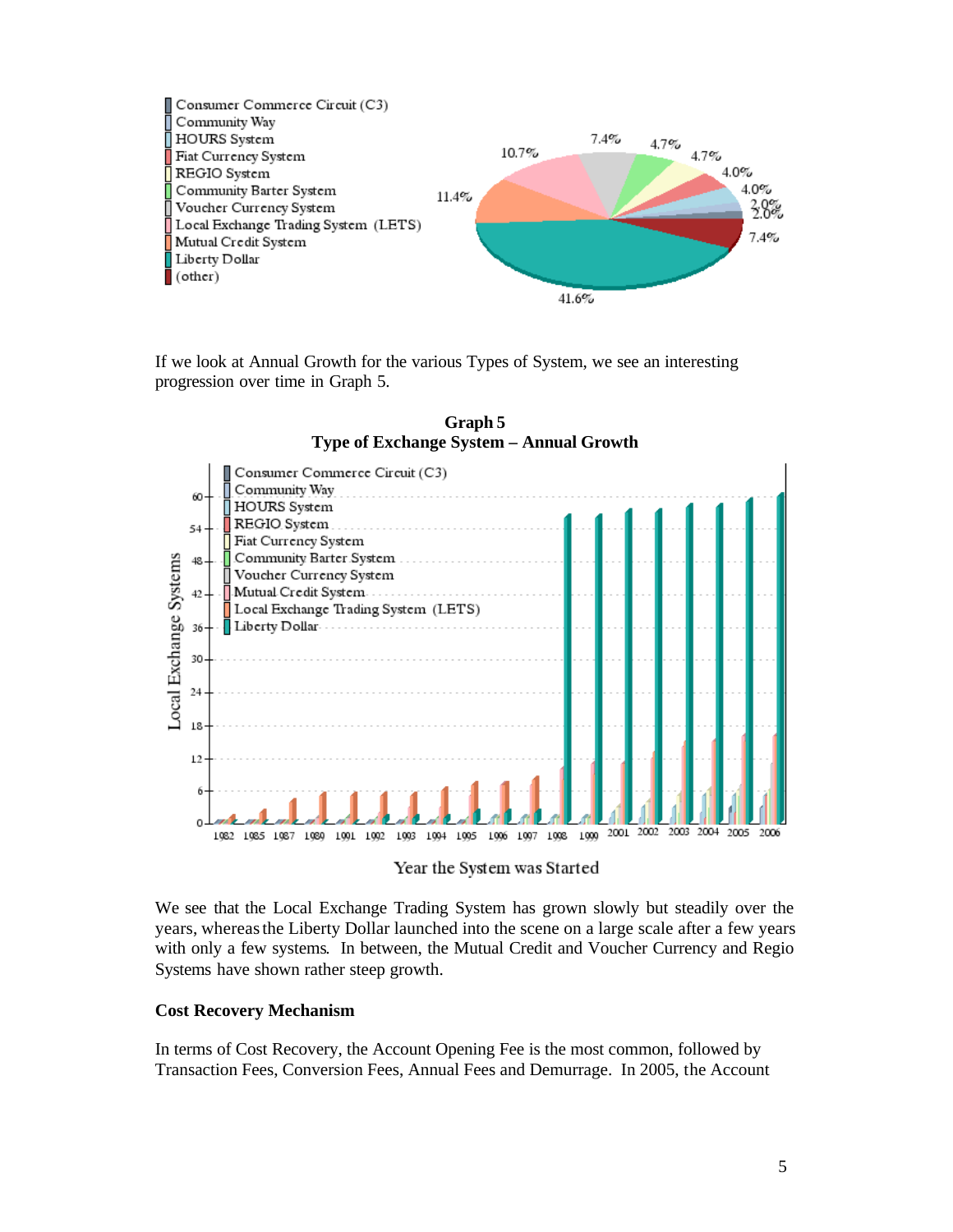Administration Fee was listed as the most common method, but has now fallen to the position of being the  $\mathcal{T}^h$  most common method.

Related to the Type of Organization, Registered Non-Government Organizations were the most creative in their Cost-Recovery Mechanisms, listing 18 different types of fees, Unregistered Community Based Organizations listed 14 different types of fees, Registered Cooperatives and Private Enterprises listed 10 different ways of generating income to cover operational expenses.

#### **Graph 6 Cost Recovery Mechanism**



#### **Source of Funding**

Closely related to the Cost-Recovery Mechanism is the Source of Funding. As many systems are new, external sources of startup funding were needed to launch the system and carry it to the level where Cost Recovery Mechanisms would financ e the ongoing operations of the systems.



If we compare the Source of Funding related to the type of organization, we see that Unregistered Organizations generally access startup funding from private donations, or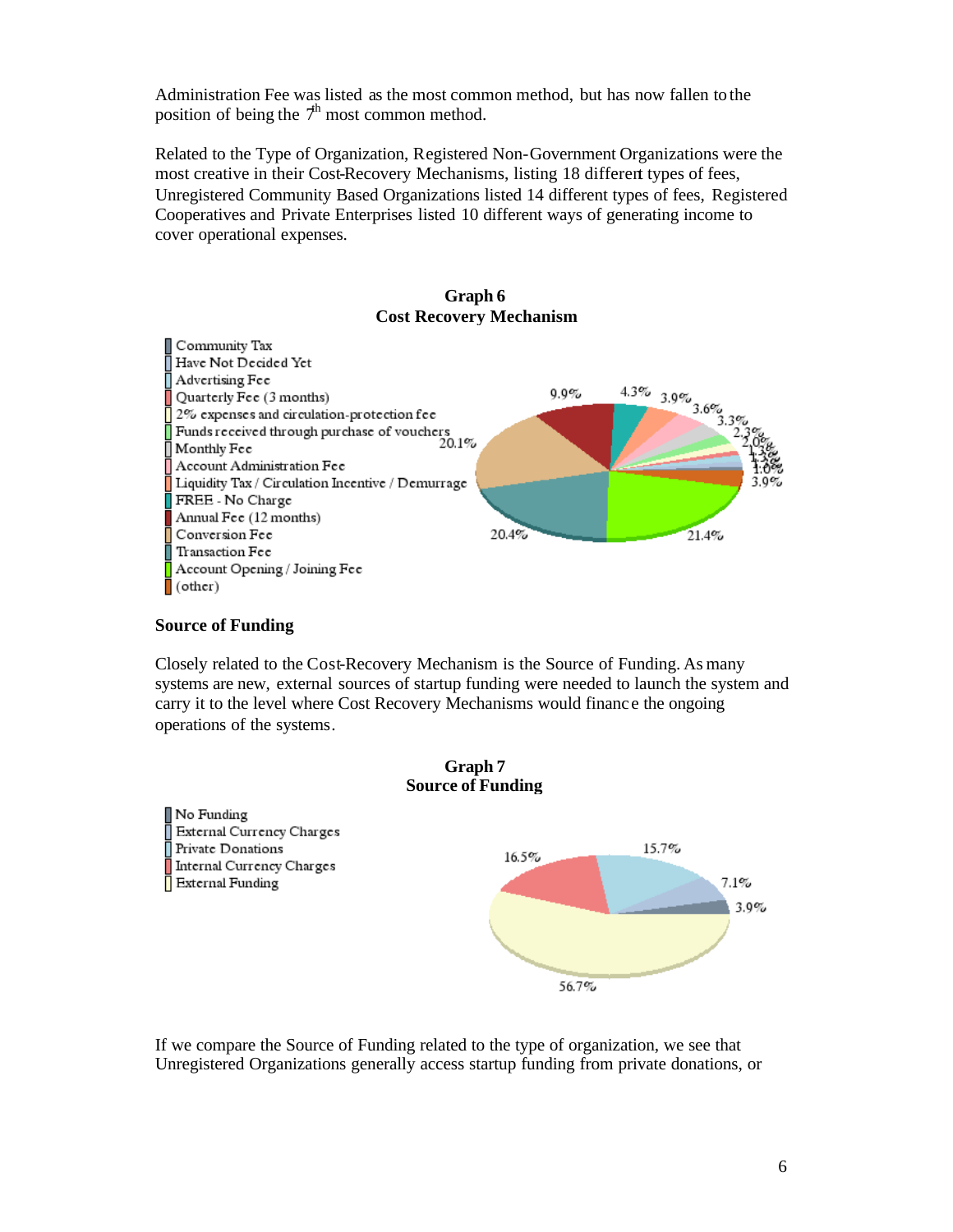started their systems with no financing and relied on the Cost Recovery Mechanism. Registered Non-Government Organizations (NGOs) and Cooperatives sought start-up funding from both public and private sources, and Enterprises start with either bank loans or funds from private sources.

Looking at the Cost Recovery Mechanism and Source of Funding through the lense of the Yearly Operating Budget with the Volume of Trade, we see proof for the claim that if the Yearly Operating Budget is small, then the Volume of Trade will also be small, and that a large number of systems operate on yearly budgets of less than 5,000 USD per year.



**Graph 8 Yearly Operating Budget – Volume of Trade**

#### **Type of Organization**

Although some types of organizations prefer to be non-formal and non-registered, the vast majority of complementary currency systems are formally registered as a private enterprise or non-government organization, with only 28 out of 150 organizations not formally registered.

> **Graph 9 Type of Organization**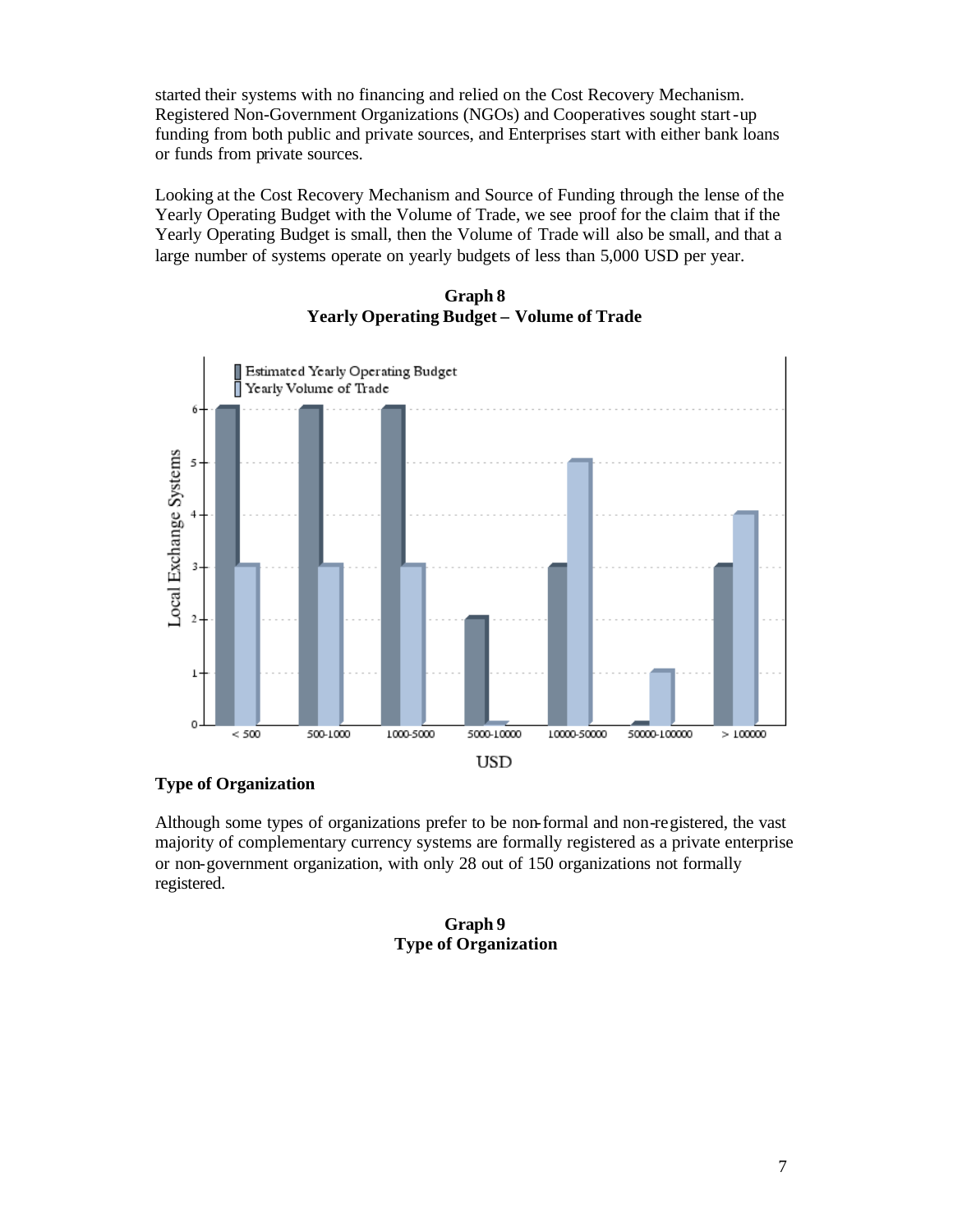

#### **Medium of Exchange**

Regarding the Medium of Exchange used, Direct Barter is listed as the most common, followed Paper Notes, Accounts and Electronic Transactions.





#### **Valuation or Backing of the Currency**

Although the most common term in English is "backing", this caused difficulties in translation between languages and thus the term was changed to the more exact term, Valuation. Although the majority of currencies are listed as "Convertible for Commodity or Resource", by this we mean that they can be converted *at any time* and as a last resort with the issuing organization, and not only in the course of making a purchase. Therefore we believe that a number of organizations that listed their currency as being convertible in this way are in fact mistaken about the meaning of the term.

The second most common way of backing a currency is to make an informal, noncontractual promise to guarantee the currency by being willing to accept it as payment for goods or services in the system, followed by being Convertible for National Currency and being backed by a contractual obligation to accept the currency.

#### **Graph 11 Valuation**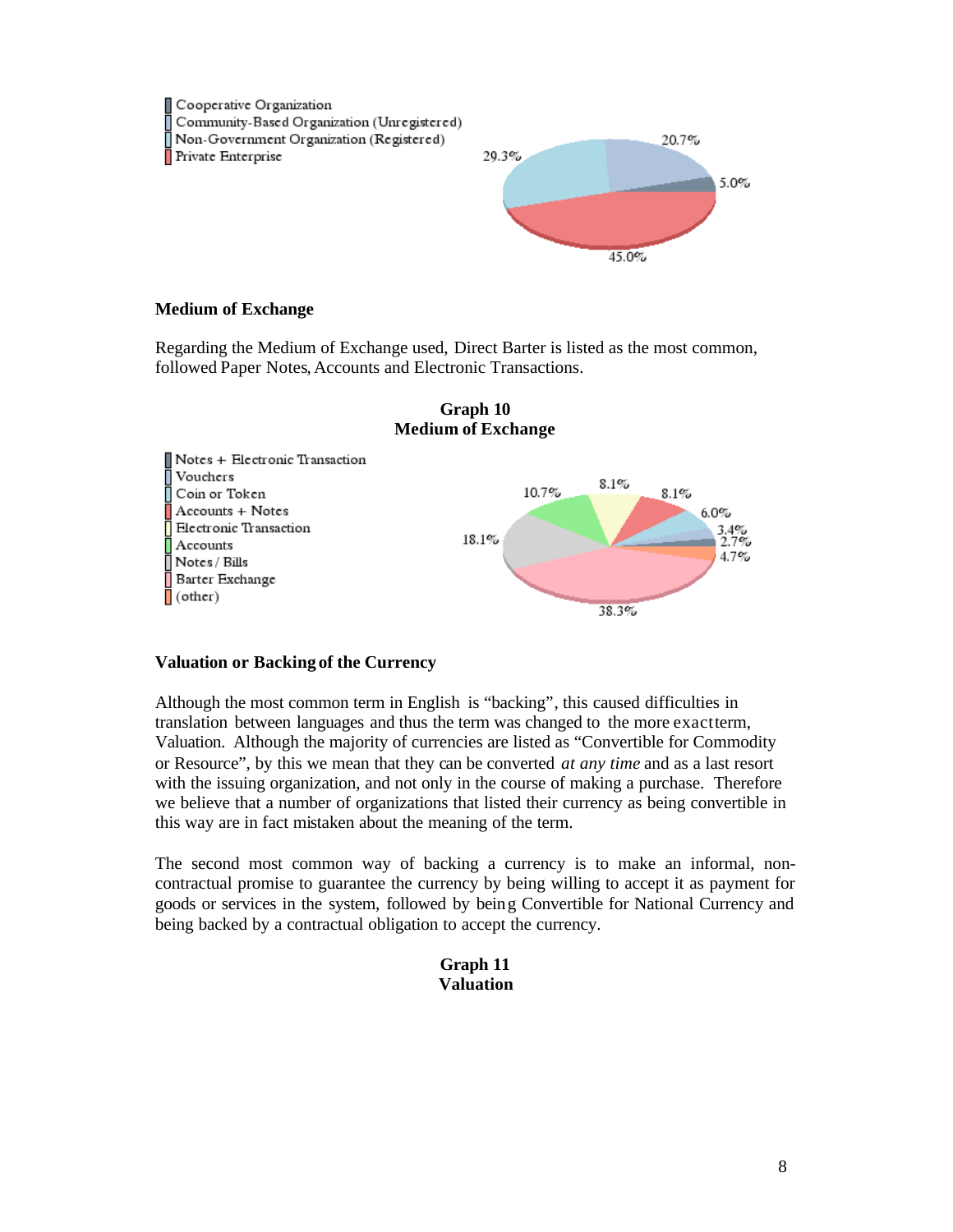

#### **Unit of Value**

By Unit of Value, we mean the denomination of the currency. Currencies can be denominated in units of resources (commodities, electricity, resources, etc), time or national currency, or be related to a unique, independent measure. While the majority of systems value their currency in units of national currency equivalent, The Liberty Dollar network chose to identify the denomination of their currency in Units of Commodity or Resource, although we believe that Units of Independent Value may be more exact.



Units of Independent Value Units of Time  $\overline{\parallel}$  Units of Commodity / Resource 38.4% Units of National Currency Equivalent

#### **The Purpose for Implementing a Complementary Currency System**

While the vast majority of systems, 94 out of 150 to be exact, said that All Reasons provided for starting a complementary currency system were good reasons, those who gave specific answers said that Community Development, Micro and Small Enterprise Development, Activating the Loc al Marketplace and Social Integration were the most important specific reasons.

#### **Graph 13 Purpose for Implementing a Complementary Currency System**

13.7%

 $43.2%$ 

 $4.8\%$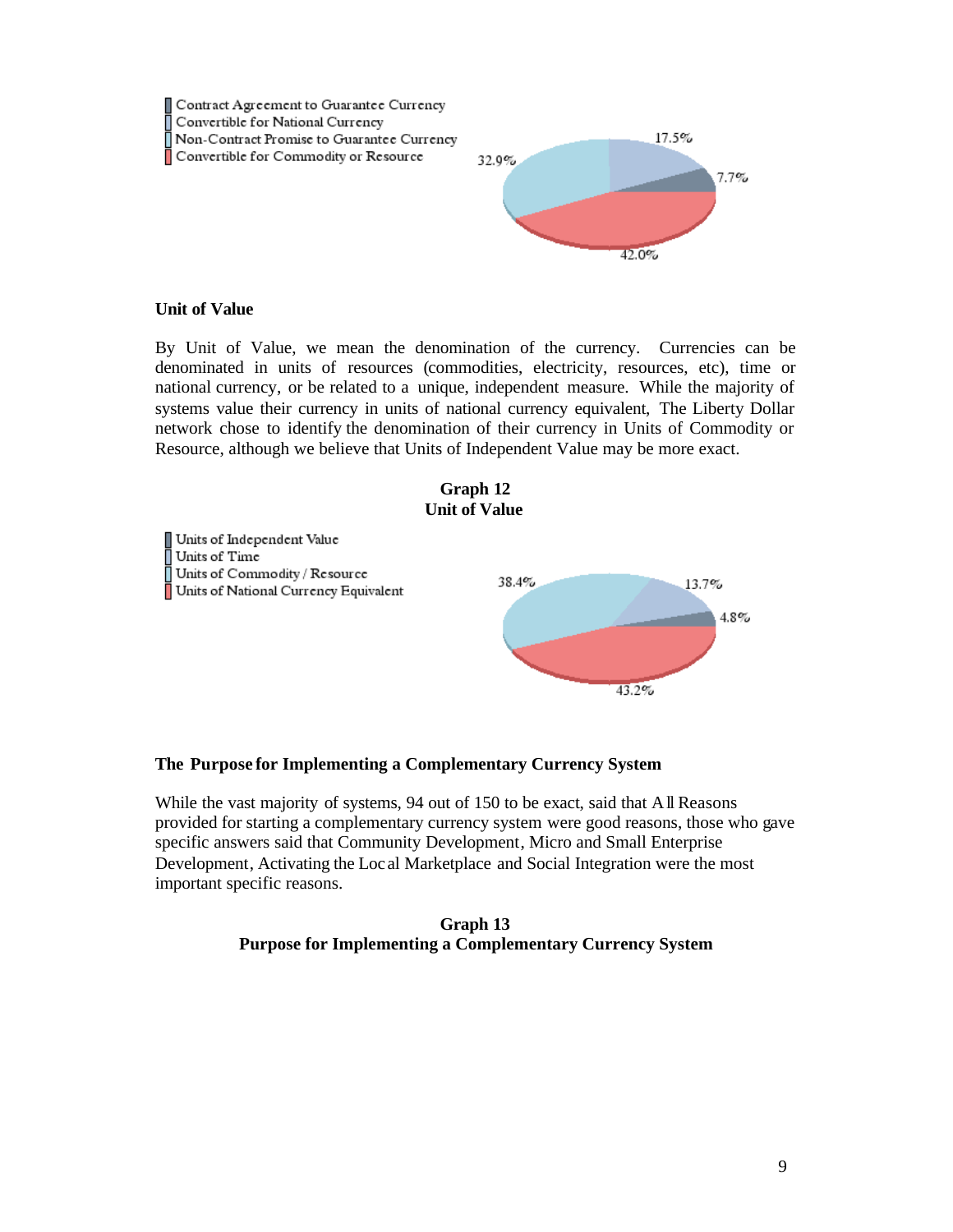Cooperation Micro / Small / Medium Enterprise Development Activating the Local Market Reduce Need for National Currency Community Development All reasons  $\overline{\parallel}$  (other)



#### **Conclusion**

We are very pleased with the growing number of registrations in the ccDatabase which will improve the accuracy of the statistics presented here. We hope that those who are already registered will update their registrations to be more exact in their choices which will also help to improve the accuracy of the statistics. We would also like to encourage the completion of registrations, specially in terms of yearly budget and yearly trade.

Many significant upgrades were made to the system, although the general design of the typology of money used remained the same. Constructive comments and suggestions by email to the author are always welcome. We also look forward to increased public discussion about the ccDatabase and its contribution to the understanding, communication and strengthening of the complementary currency effort.

The main trend that appears in the statistics that we identified in its infancy last year is the movement towards national currency and formally backed complementary currency systems, away from the dominance of informal currencies issued by unregistered organizations. With this in mind, as I said last year I think it is very important to forge a closer relationship between theory and practice, between academics, researchers, fieldworkers and promoters of these systems, between actual practices and best practices, and between what people say and what the reality is.

Secondly, whereas previous research suggested that social inclusion, community development and other social and community goals were the main reasons for implementing systems, the rapid development of systems outside of the G8 countries is shifting the purpose for starting systems towards socio-economic development, promoting micro, small and medium enterprise development and activating the local marketplace. This suggests a trend towards either formalized or private institutions playing a greater role in implementing these systems. I hope that the 2006 Report will assist in defining these and other trends more clearly, as more systems are registered in the coming year.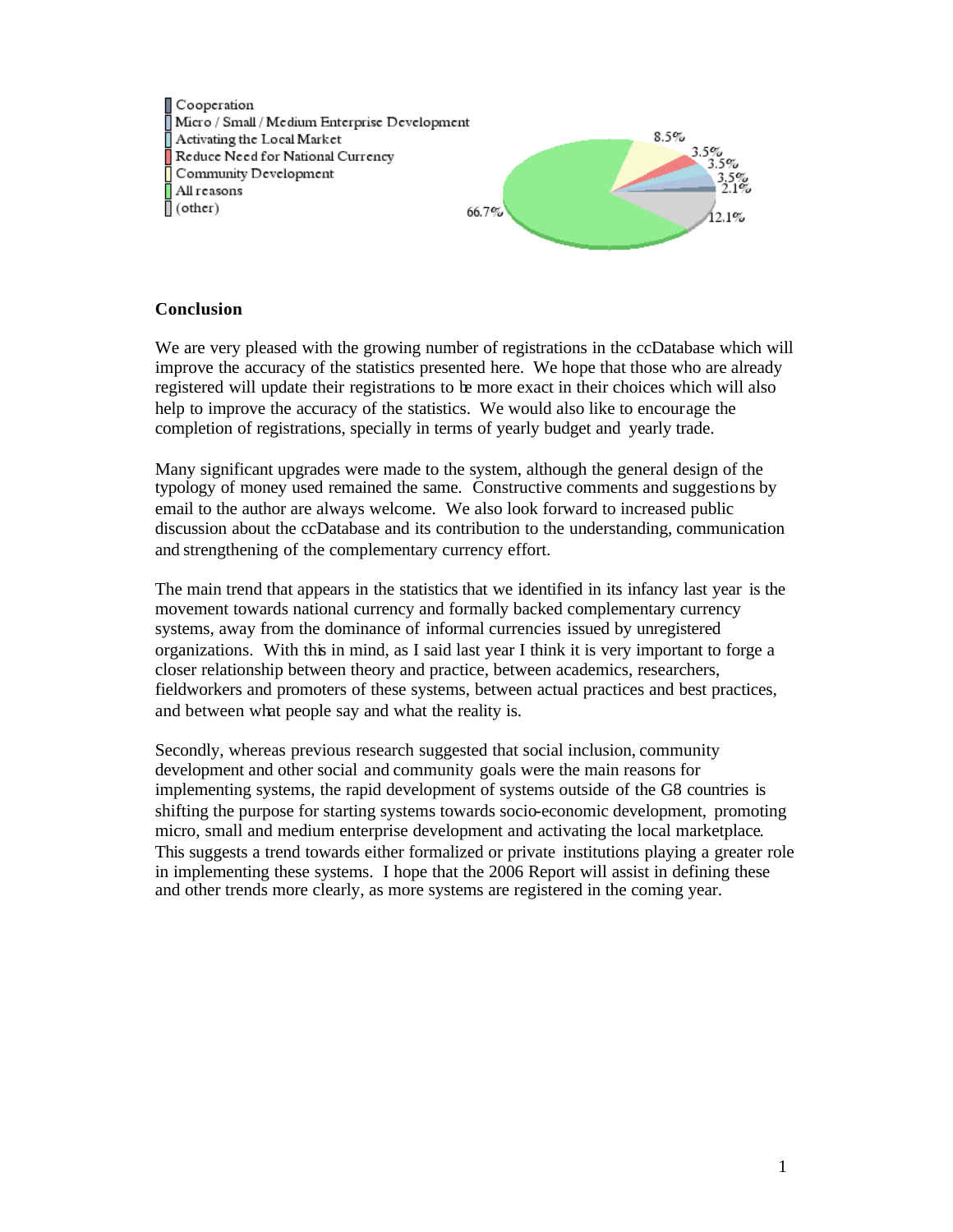## **Appendix 2006: Report by Country**

| Year the<br><b>System</b><br>was<br><b>Started</b> | Local<br><b>Exchange</b><br><b>Systems</b> | Size of<br><b>Membership</b> | Population of<br>Area Served by<br><b>System</b> | <b>Estimated Yearly</b><br>Operating<br><b>Budget</b> | Yearly<br>Volume of<br><b>Trade</b> |
|----------------------------------------------------|--------------------------------------------|------------------------------|--------------------------------------------------|-------------------------------------------------------|-------------------------------------|
| <b>Australia</b>                                   |                                            |                              |                                                  |                                                       |                                     |
| 1987                                               | 1                                          | 350                          | 2000                                             | 1,000 AUD                                             | 0 AUD                               |
| 2003                                               | 1                                          | 80                           | 0                                                | 0 AUD                                                 | 0 AUD                               |
| Austria                                            |                                            |                              |                                                  |                                                       |                                     |
| 2006                                               | 1                                          | $\pmb{0}$                    | 0                                                | 0 EUR                                                 | 0 EUR                               |
| <b>Belgium</b>                                     |                                            |                              |                                                  |                                                       |                                     |
| 1996                                               | 1                                          | 4500                         | 10000000                                         | 0 EUR                                                 | 1,500,000<br><b>EUR</b>             |
| <b>Brazil</b>                                      |                                            |                              |                                                  |                                                       |                                     |
| 2001                                               | 1                                          | 60                           | 450                                              | 2 BRL                                                 | <b>24 BRL</b>                       |
| 2004                                               | 1                                          | 0                            | 2000000                                          | 0 BRL                                                 | 0 BRL                               |
| 2005                                               | 3                                          | 0                            | 21045000                                         | 0 BRL                                                 | 0 BRL                               |
| <b>Canada</b>                                      |                                            |                              |                                                  |                                                       |                                     |
| 1982                                               | 1                                          | 100                          | 0                                                | 1,000 CAD                                             | 0 CAD                               |
| 1989                                               | 1                                          | 0                            | 0                                                | 0 CAD                                                 | 0 CAD                               |
| 1996                                               | 1                                          | 700                          | 1000000                                          | 130,000 CAD                                           | 200 CAD                             |
| 1998                                               | 1                                          | 0                            | 0                                                | 0 CAD                                                 | 0 CAD                               |
| 2001                                               | 1                                          | 4000                         | 10000                                            | 0 CAD                                                 | 0 CAD                               |
| 2004                                               | 3                                          | 195                          | 55500                                            | 3,000 CAD                                             | 0 CAD                               |
| China                                              |                                            |                              |                                                  |                                                       |                                     |
| 2001                                               | 1                                          | 700                          | 7                                                | 0 CNY                                                 | 0 CNY                               |
| 2002                                               | 1                                          | 1600                         | 80000                                            | 0 CNY                                                 | 0 CNY                               |
| Colombia                                           |                                            |                              |                                                  |                                                       |                                     |
| 1994                                               | 1                                          | $\pmb{0}$                    | 0                                                | 0 COP                                                 | 0 COP                               |
| <b>El Salvador</b>                                 |                                            |                              |                                                  |                                                       |                                     |
| 2001                                               | 1                                          | 50                           | 5000                                             | 0 SVC                                                 | 0 SVC                               |
| 2002                                               | 1                                          | 200                          | 1500000                                          | 0 SVC                                                 | 0 SVC                               |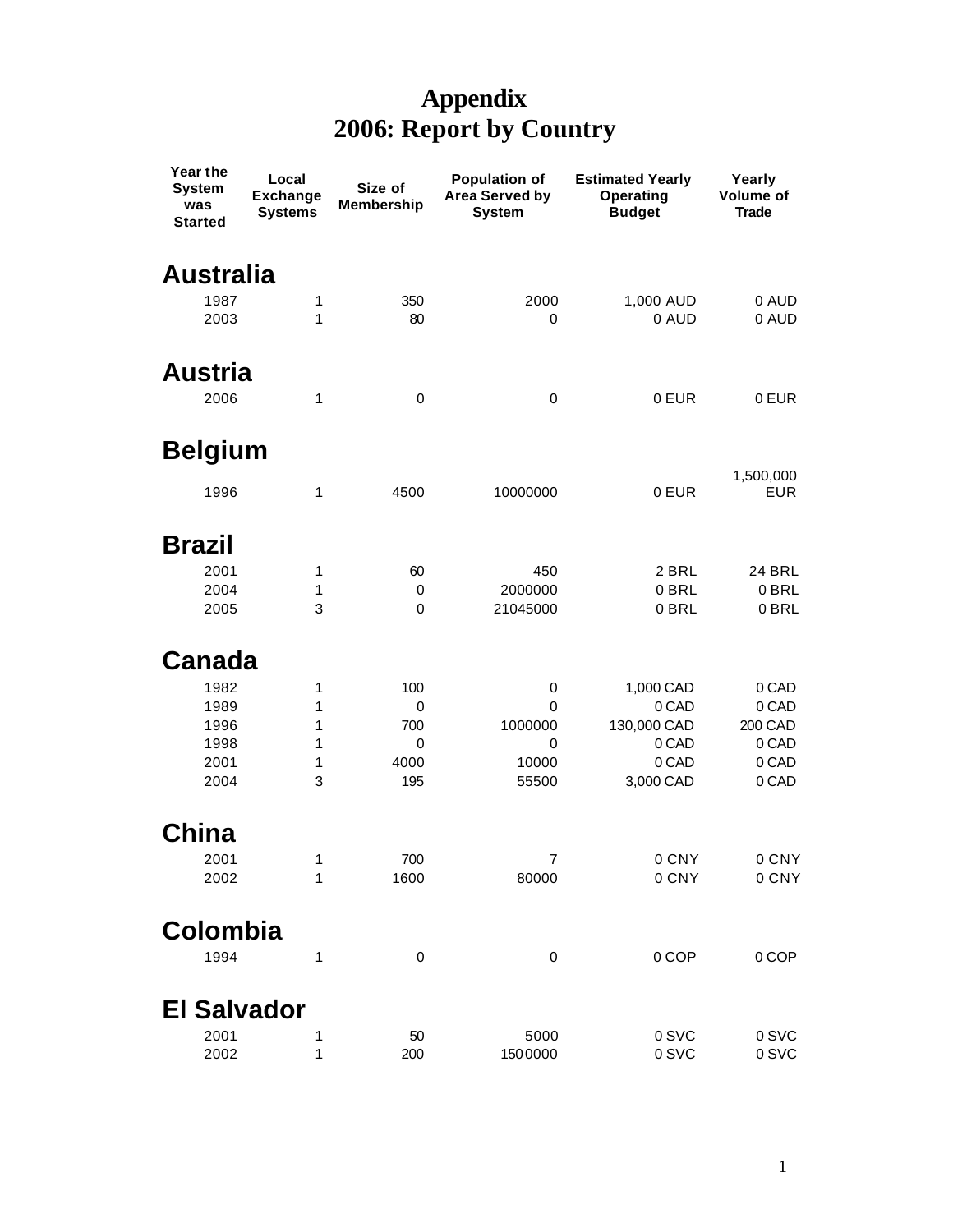| <b>France</b>      |                |      |          |                |                  |
|--------------------|----------------|------|----------|----------------|------------------|
| 1996               | 1              | 200  | 2000     | 0 EUR          | 0 EUR            |
| Germany            |                |      |          |                |                  |
|                    | 3              | 25   | 1470000  | 0 EUR          | 0 EUR            |
| 1995               | 1              | 270  | 500000   | 0 EUR          | 21,000 EUR       |
| 2002               | 1              | 1000 | 400000   | 0 EUR          | 0 EUR            |
| 2004               | $\overline{c}$ | 150  | 115000   | 0 EUR          | 0 EUR            |
| 2005               | 3              | 239  | 700000   | 0 EUR          | 0 EUR            |
| 2006               | 5              | 70   | 685000   | 0 EUR          | 0 EUR            |
| <b>Honduras</b>    |                |      |          |                |                  |
| 2004               | 1              | 0    | 80000    | 0 HNL          | 0 HNL            |
| <b>Indonesia</b>   |                |      |          |                |                  |
|                    |                |      |          |                |                  |
| 2006               | 1              | 55   | 500      | 20,000,000 IDR | 0 IDR            |
| Japan              |                |      |          |                |                  |
|                    | 1              | 0    | 0        | 0 JPY          | 0 JPY            |
| 2001               | 1              | 1300 | 13000000 | 0 JPY          | 0 JPY            |
| 2002               | 1              | 700  | 100000   | 100,000 JPY    | 300,000 JPY      |
| 2005               | 1              | 22   | 100000   | 0 JPY          | 0 JPY            |
| <b>Mexico</b>      |                |      |          |                |                  |
| 1996               | 1              | 50   | 20000000 | 0 MXN          | 0 MXN<br>150,000 |
| 2004               | 1              | 80   | 750000   | 15,000 MXN     | <b>MXN</b>       |
| <b>Netherlands</b> |                |      |          |                |                  |
| 1985               | $\mathbf{1}$   | 275  | 120      | 0 EUR          | 0 EUR            |
| 1987               | 1              | 65   | 76000    | 0 EUR          | 0 EUR            |
| 1993               | 1              | 750  | 800000   | 15,000 EUR     | 0 EUR            |
| 1994               | 1              | 40   | 150000   | 300 EUR        | 0 EUR            |
| 1995               | 1              | 135  | 0        | 0 EUR          | 0 EUR            |
| 1999               | 1              | 55   | 44000    | <b>450 EUR</b> | <b>450 EUR</b>   |
| 2001               | 1              | 35   | 40000    | 1,000 EUR      | 1,000 EUR        |
| <b>New Zealand</b> |                |      |          |                |                  |
| 1989               | 2              | 300  | 304500   | 3,200 NZD      | 50,000 NZD       |
| 1991               | 1              | 30   | 50000    | 0 NZD          | 0 NZD            |
| 1992               | 1              | 100  | 8000     | 0 NZD          | 0 NZD            |
| 2004               | 1              | 2500 | 3000     | 0 NZD          | 0 NZD            |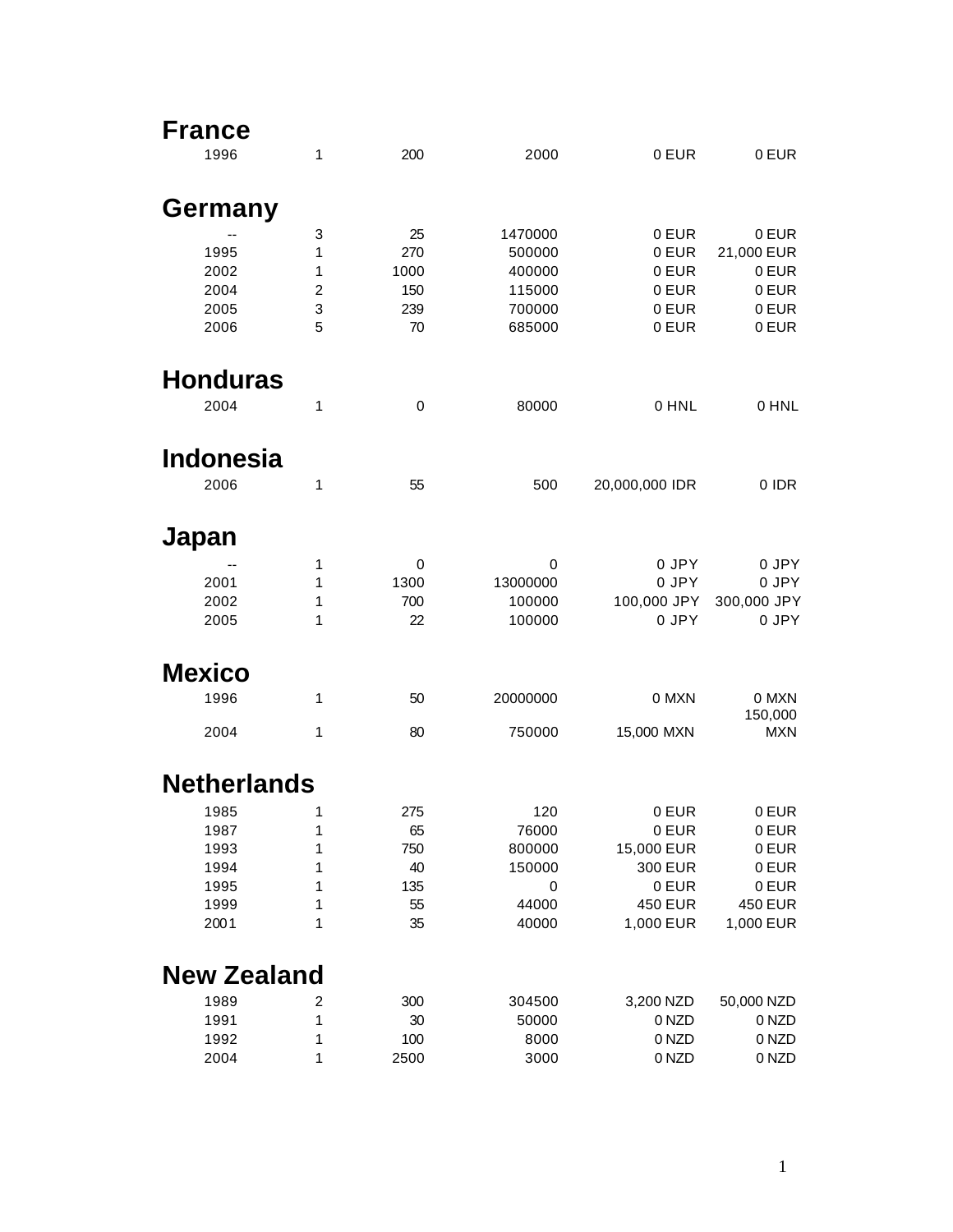| <b>Papua New Guinea</b> |              |          |             |                |                         |
|-------------------------|--------------|----------|-------------|----------------|-------------------------|
|                         | 1            | 75000    | 100000      | 0 PGK          | 0 PGK                   |
| <b>Poland</b>           |              |          |             |                |                         |
| 2002                    | $\mathbf{1}$ | 400      | 38000000    | 0 PLN          | 1,200,000<br><b>PLN</b> |
| <b>Portugal</b>         |              |          |             |                |                         |
| 2006                    | 1            | 0        | 0           | 0 EUR          | 0 EUR                   |
| Slovakia                |              |          |             |                |                         |
| 2001<br>2003            | 1<br>1       | 40<br>0  | 430000<br>0 | 0 SKK<br>0 SKK | 0 SKK<br>0 SKK          |
| <b>South Africa</b>     |              |          |             |                |                         |
| 2003                    | 1            | 6668     | 45000000    | 0 ZAR          | 1,500,000<br>ZAR        |
| <b>South Korea</b>      |              |          |             |                |                         |
| 1998                    | 1            | 300      | 5000000     | 5,000,000 KRW  | 3,000,000<br><b>KRW</b> |
| 1999                    | 1            | 600      | 1500000     | 41,045,495 KRW | 4,919 KRW               |
| Spain                   |              |          |             |                |                         |
| 2003                    | 1            | 45       | 0           | 0 EUR          | 0 EUR                   |
| <b>Sweden</b>           |              |          |             |                |                         |
| 2002                    | 1            | 60       | 1           | 2,000 SEK      | 0 SEK                   |
| 2005                    | 1            | 25       | 0           | 0 SEK          | 0 SEK                   |
| <b>Thailand</b>         |              |          |             |                |                         |
| 1998                    | 1            | 20       | 500         | 0 THB          | 24,000 THB              |
| 2003                    | 1            | 20       | 300         | 0 THB          | 0 THB                   |
| 2005<br>2006            | 1<br>1       | 60<br>30 | 500<br>500  | 0 THB<br>0 THB | 30,000 THB<br>0 THB     |
| <b>United Kingdom</b>   |              |          |             |                |                         |
| 1994                    | 1            | 90       | 0           | 0 GBP          | 0 GBP                   |
| 1995                    | 1            | 95       | 80000       | 120 GBP        | 0 GBP                   |
| 1997                    | 1            | 400      | 10000       | 300 GBP        | 0 GBP                   |